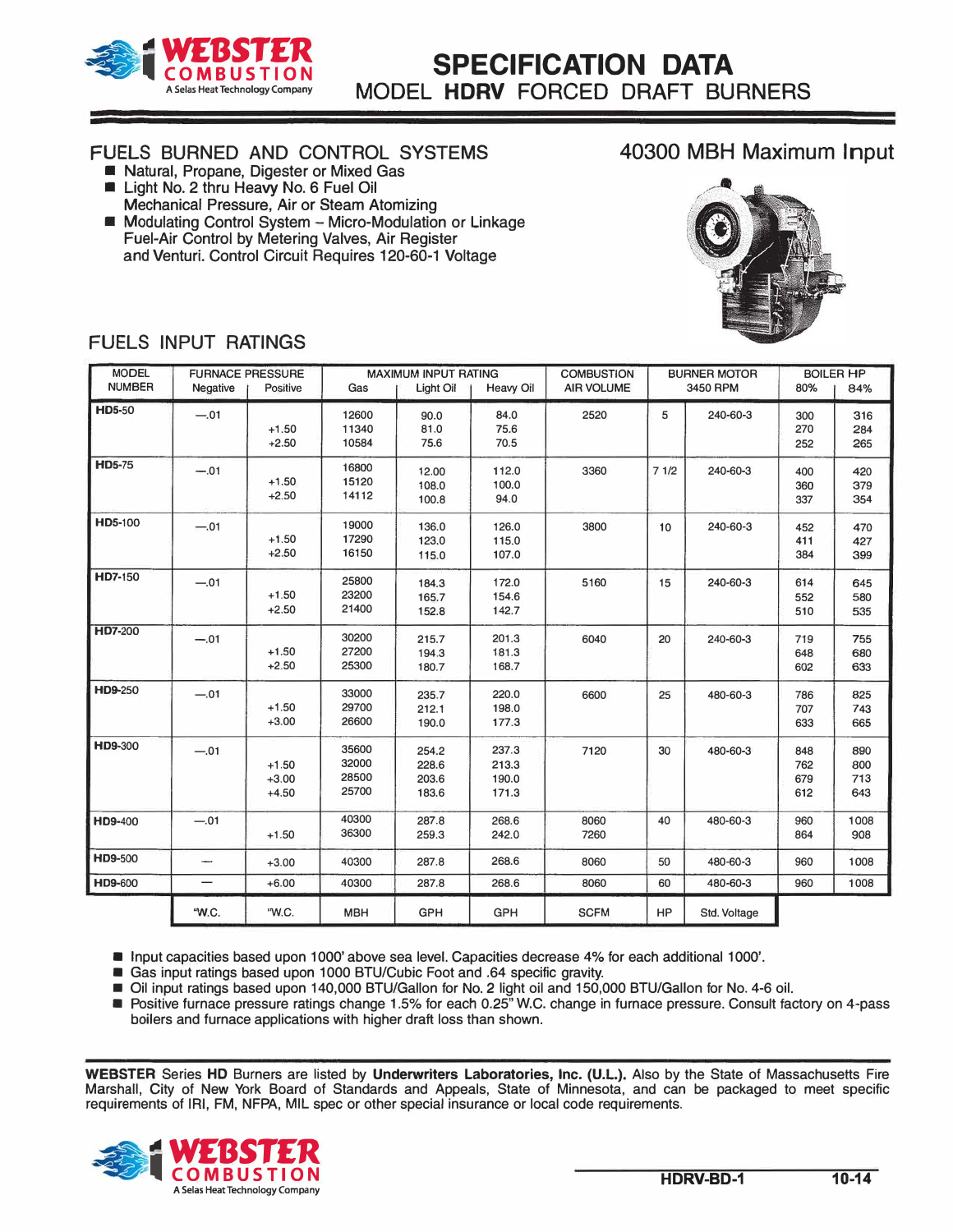## TYPICAL DIMENSIONS - INCHES

NOTE: DIMENSIONS WILL VARY WITH OPTIONAL CONTROL AND SYSTEM ARRANGEMENTS.



| <b>BURNER</b>  | <b>BURNER INPUT</b><br><b>MMBTU/HR</b> | <b>DIMENSIONS - INCHES</b> |    |    |                 |    |       |                |    |       |                |
|----------------|----------------------------------------|----------------------------|----|----|-----------------|----|-------|----------------|----|-------|----------------|
| <b>SIZE</b>    |                                        | A                          | B  | C  | D               | Е  | $H_t$ | H <sub>2</sub> | L  | $W_1$ | W <sub>2</sub> |
| <b>HD5-50</b>  | 12.6                                   | 2                          | 9  | 34 | 13%             | 26 | 31    | 14             | 45 | 45    | 50             |
| <b>HD5-75</b>  | 16.8                                   | 2                          | 9  | 34 | 13%             | 26 | 31    | 14             | 47 | 45    | 50             |
| HD5-100        | 19.0                                   | 2                          | 9  | 34 | 15%             | 26 | 31    | 14             | 48 | 45    | 50             |
| HD7-150        | 25.8                                   | 2                          | 11 | 43 | 15%             | 29 | 38    | 17             | 56 | 51    | 58             |
| <b>HD7-200</b> | 30.2                                   | 2                          | 11 | 43 | 17 <sup>1</sup> | 29 | 38    | 17             | 59 | 51    | 58             |
| <b>HD9-250</b> | 33.0                                   | 2                          | 14 | 47 | 19%             | 30 | 47    | 18             | 68 | 54    | 70             |
| <b>HD9-300</b> | 35.6                                   | 2                          | 14 | 47 | 19%             | 30 | 47    | 18             | 68 | 54    | 70             |
| <b>HD9-400</b> | 40.3                                   | 2                          | 14 | 47 | 19%             | 30 | 47    | 18             | 69 | 54    | 70             |
| <b>HD9-500</b> | 40.3                                   | 2                          | 14 | 53 | 21%             | 32 | 52    | 20             | 78 | 58    | 75             |
| HD9-600        | 40.3                                   | 2                          | 14 | 53 | 21%             | 32 | 52    | 20             | 79 | 58    | 75             |

The Model HD Forced Draft Burner may be rotated 90° for boilers or other appliances with low center-line furnaces. For this version, an "L" suffix is added to the model number.

# DIMENSIONS OF STANDARD ACCESSORIES

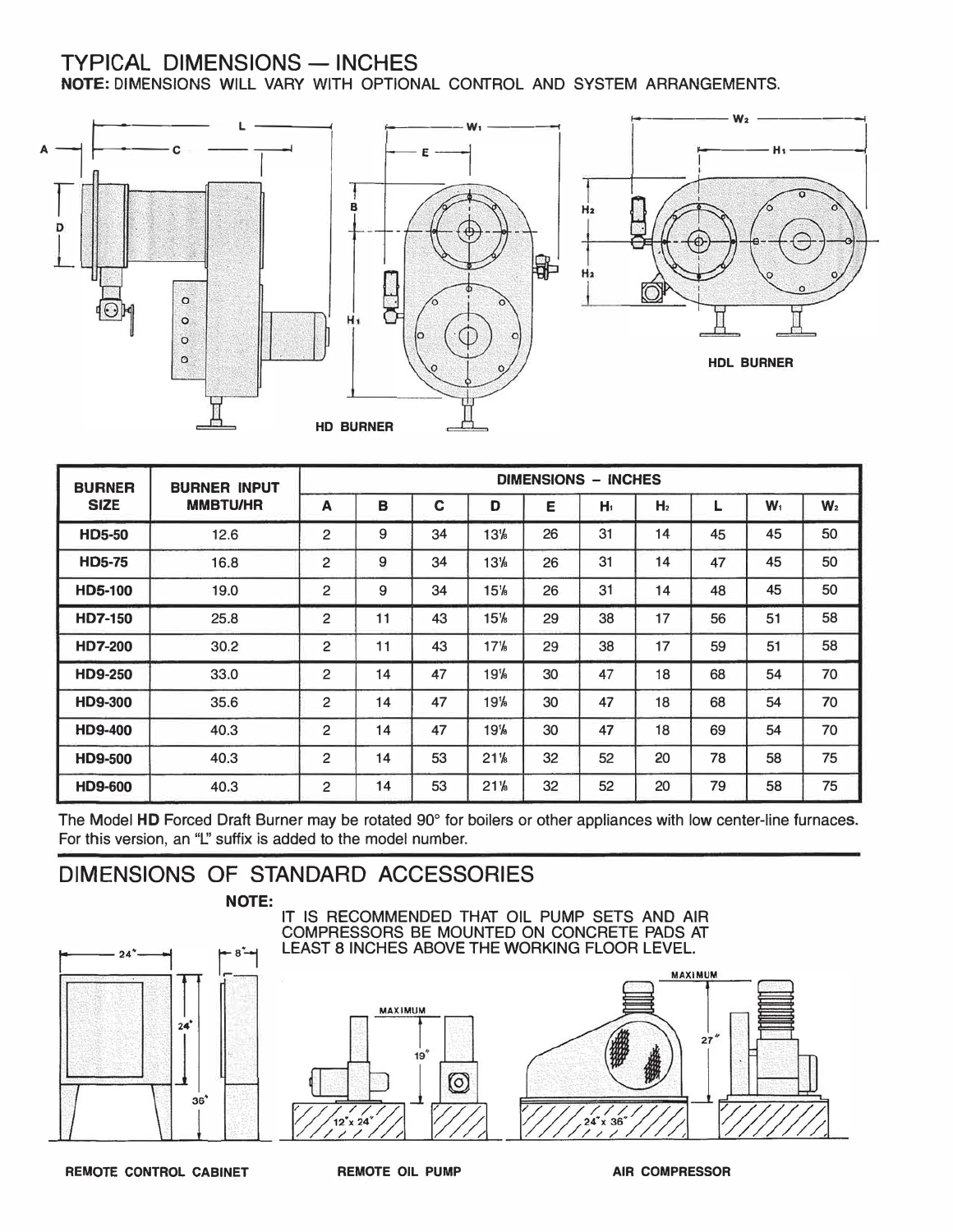| <b>BURNER MODEL NUMBERING</b>                                           |                               |                                        |                                                                                                                                                 |                                                                      |                                                                         |                                        |                                                                                                              |                                                                                                                          |  |  |
|-------------------------------------------------------------------------|-------------------------------|----------------------------------------|-------------------------------------------------------------------------------------------------------------------------------------------------|----------------------------------------------------------------------|-------------------------------------------------------------------------|----------------------------------------|--------------------------------------------------------------------------------------------------------------|--------------------------------------------------------------------------------------------------------------------------|--|--|
| HD                                                                      |                               | C                                      | 100                                                                                                                                             | <b>XXXXXX</b>                                                        | M                                                                       | M                                      | .40                                                                                                          | <b>MA</b>                                                                                                                |  |  |
| <b>BASIC</b><br><b>MODEL</b>                                            | <b>HOUSING</b><br><b>SIZE</b> | <b>FUEL</b><br><b>TYPE</b>             |                                                                                                                                                 | <b>BLOWER MOTOR   PRIMARY FLAME</b><br>STD, MOTOR HP ISAFETY CONTROL |                                                                         | <b>MODULATING</b><br><b>GAS SYSTEM</b> | <b>GAS SYSTEM</b><br>PIPE SIZE                                                                               | <b>MODULATING</b><br>OIL SYSTEM                                                                                          |  |  |
| $R =$<br>Optional<br>Register<br>$V =$<br>Optional<br>Venturi<br>Throat | $\frac{5}{7}$<br>9            | $G = Gas$<br>$Q = Q$<br>$C = Gas/O$ il | $50 = 5$<br>$75 = 7\frac{1}{2}$<br>$100 = 10$<br>$150 = 15$<br>$200 = 20$<br>$250 = 25$<br>$300 = 30$<br>$400 = 40$<br>$500 = 50$<br>$600 = 60$ | As Required<br>or Specified                                          | M<br>Ċ<br>R<br>O<br>M <sub>O</sub><br>D<br>А<br>$\overline{\mathsf{S}}$ | $M =$<br>Modulating                    | $.20 = 2"$<br>$.25 = 2\frac{1}{2}$<br>$.30 = 3"$<br>$.30L = 3L"$<br>.30H = 3H"<br>$.40H = 4H"$<br>$.60 = 6"$ | $MR = Preasure$<br>Atomizing,<br>Return<br><b>Flow</b><br>Nozzle<br>$MA = Air$<br>Atomizing<br>$MS = Steam$<br>Atomizing |  |  |

# MOUNTING REQUIREMENTS DIMENSIONS - INCHES

| <b>Model</b>                | Head<br>O.D.                   | <b>Burner</b><br>Flange O.D. | Dim.<br>A | Dim.<br>$\circledR$ | Dim.<br>$\mathbf{\widehat{c}}$ |  |  |  |  |
|-----------------------------|--------------------------------|------------------------------|-----------|---------------------|--------------------------------|--|--|--|--|
| H <sub>D5</sub>             | 13%                            | 20                           | 131⁄4     | 21                  | 27                             |  |  |  |  |
|                             | 15%                            | 22                           | 151⁄4     | 23                  | 27                             |  |  |  |  |
| H <sub>D</sub> 7            | 15%                            | 22                           | 151⁄4     | 23                  | 30                             |  |  |  |  |
|                             | 17 <sup>1</sup> / <sub>8</sub> | 24                           | 171/4     | 25                  | 30                             |  |  |  |  |
| H <sub>D</sub> <sub>9</sub> | 19%                            | 27                           | 1914      | 28                  | 33                             |  |  |  |  |
|                             | 21%                            | 29                           | 211/4     | 30                  | 33                             |  |  |  |  |

**NOTE:** Refractory Mounting Plate Is Required. See Catalog Sheet GEN-D-SA For Additional Details.

# MAJOR ASSEMBLIES



**NOTE:** Refractory Mounting Plate Is Required.